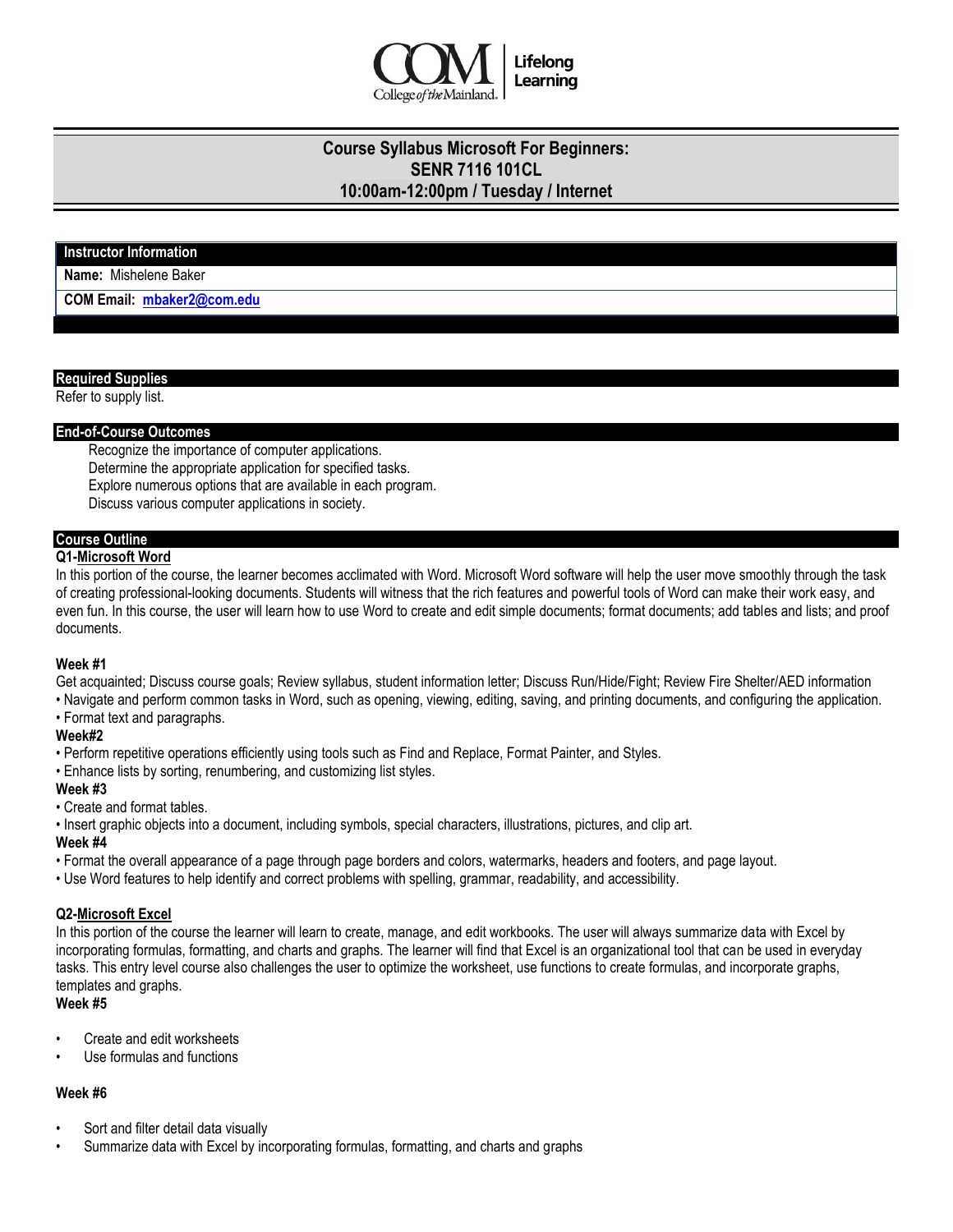#### **Week #7**

- Optimize your worksheets using templates, graphs, and formulas
- Design simple to complex formulas by nesting Excel functions

#### **Week #8**

- Import, fine-tune, and share Excel data
- Create, manage, and launch macros

## **Q3-Microsoft PowerPoint**

In this portion of the course, the learner will learn to create professional quality presentations, gather the appropriate way manage the software, and learn how to plan a presentation for the audience. The student will find that this software enables them to be creative and tell their story by incorporating their own ideas into a presentation. In addition, the user will gather an understanding of how to incorporate photos, graphs, templates, graphs, and media files into presentations.

**Week #9**

- Examine slide show presentation concepts and explore the Microsoft Office PowerPoint environment.
- Create a new presentation.
- Modify presentation themes.

### **Week #10**

- Add and edit text to slides.
- Add new slides to a presentation.
- Insert clipart images and shapes to slides.

### **Week #11**

- Insert and modify tables and charts.
- Add sound and video to a slide presentation.
- Insert and edit animations and slide transitions.
- Display a speaker-lead and self-running presentation.

#### *FINAL WEEK* **Week #12**

- 
- Review entire office suite/ Application of concepts
- Review/Discuss features and uses for each program

#### **Grading Scale**

Students enrolled in non-funded non-credit classes will receive a final grade of "CR" (Completed Successfully) or "N" (no, did not complete).

#### **Withdrawal Policy**

You may withdraw from this course at any time by speaking with the Front Desk Personnel who will file the necessary paperwork. Once the semester is underway, we do not issue refunds. If you have a special circumstance, please speak with the Program Manager.

#### **Americans with Disabilities**

Any student with a documented disability needing academic accommodations is requested to contact the Office of Services for Students with Disabilities at 409-933-8520, which is in the Student Success Center. [http://www.com.edu/student-services/counseling.php\)](http://www.com.edu/student-services/counseling.php).

#### **Classroom Conduct Policy**

College of the Mainland requires that students be familiar with the Standards of Student Conduct, which can be found in the on-line Student Handbook at [http://www.com.edu/student-services/student-handbook.php.](http://www.com.edu/student-services/student-handbook.php) Students should always act in a professional manner and will be held accountable according to college policy. Violations of the Code of Conduct will result in a referral to the Office for student Conduct and may result in class dismissal.

#### **Emergency Notification System**

College of the Mainland uses a rapid notification system called COM Alert to send text, voice and/or email messages for unscheduled school closings and other emergencies. Student and employee contact information provided during registration is automatically loaded into the system and updated every night. Because of this, students are encouraged to provide a cellphone number as their primary contact phone number. Students may update their default contact information through the Lifelong Learning office. In addition to the automated process, anyone including non-student